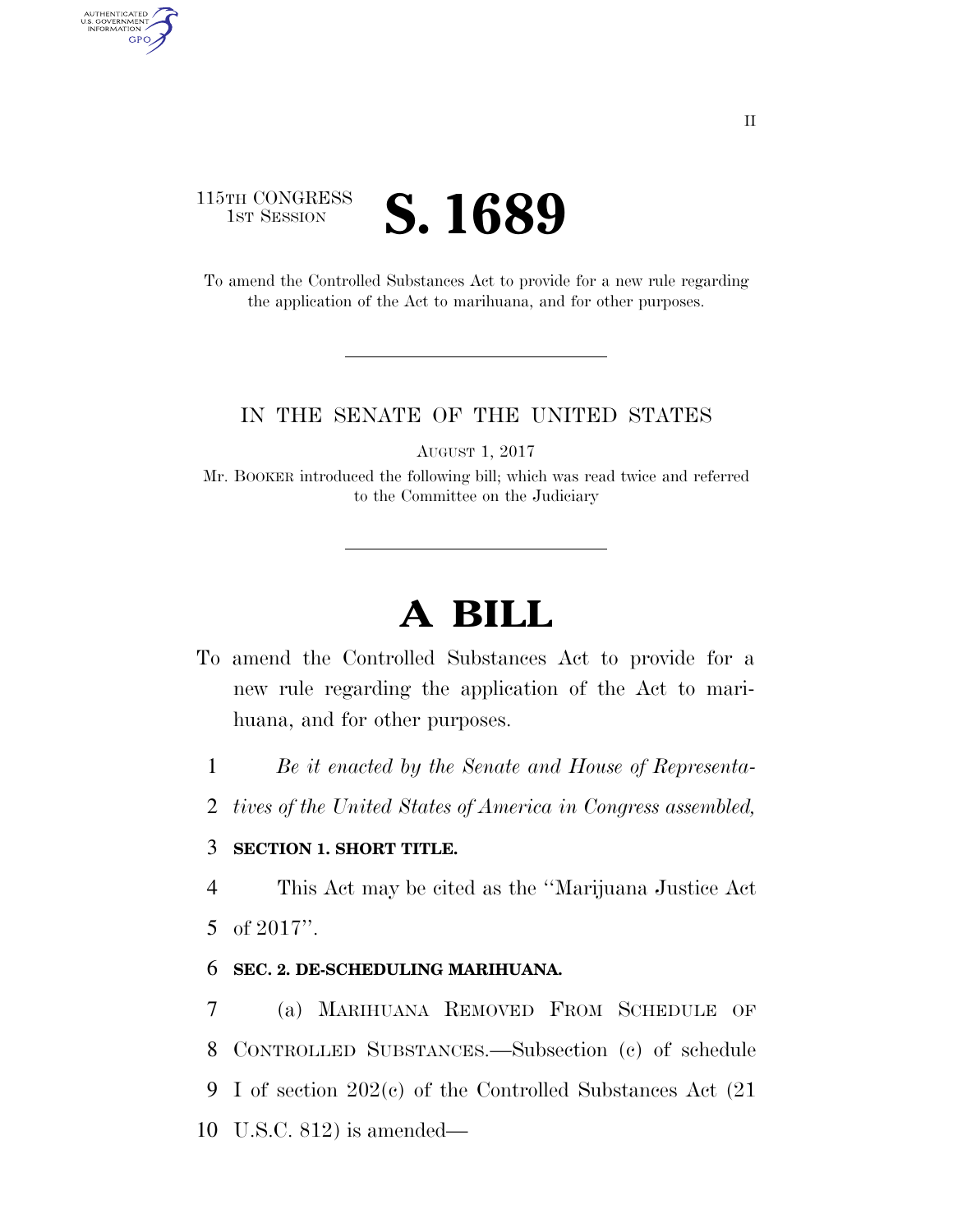| $\mathbf{1}$   | $(1)$ by striking "marihuana"; and                            |
|----------------|---------------------------------------------------------------|
| $\overline{2}$ | (2) by striking "tetrahydrocannabinols".                      |
| 3              | (b) REMOVAL OF PROHIBITION ON IMPORT AND EX-                  |
| $\overline{4}$ | PORT.—Section 1010(b) of the Controlled Substances Im-        |
| 5              | port and Export Act (21 U.S.C. 960) is amended—               |
| 6              | $(1)$ in paragraph $(1)$ —                                    |
| 7              | $(A)$ in subparagraph $(F)$ , by inserting "or"               |
| 8              | after the semicolon;                                          |
| 9              | $(B)$ by striking subparagraph $(G)$ ; and                    |
| 10             | (C) by redesignating subparagraph (H) as                      |
| 11             | subparagraph $(G)$ ;                                          |
| 12             | $(2)$ in paragraph $(2)$ —                                    |
| 13             | $(A)$ in subparagraph $(F)$ , by inserting "or"               |
| 14             | after the semicolon;                                          |
| 15             | $(B)$ by striking subparagraph $(G)$ ; and                    |
| 16             | $(C)$ by redesignating subparagraph $(H)$ as                  |
| 17             | subparagraph $(G);$                                           |
| 18             | (3) in paragraph (3), by striking "paragraphs                 |
| 19             | $(1), (2),$ and $(4)$ " and inserting "paragraphs $(1)$ and   |
| 20             | $(2)$ ";                                                      |
| 21             | $(4)$ by striking paragraph $(4)$ ; and                       |
| 22             | $(5)$ by redesignating paragraphs $(5)$ , $(6)$ , and         |
| 23             | $(7)$ as paragraphs $(4)$ , $(5)$ , and $(6)$ , respectively. |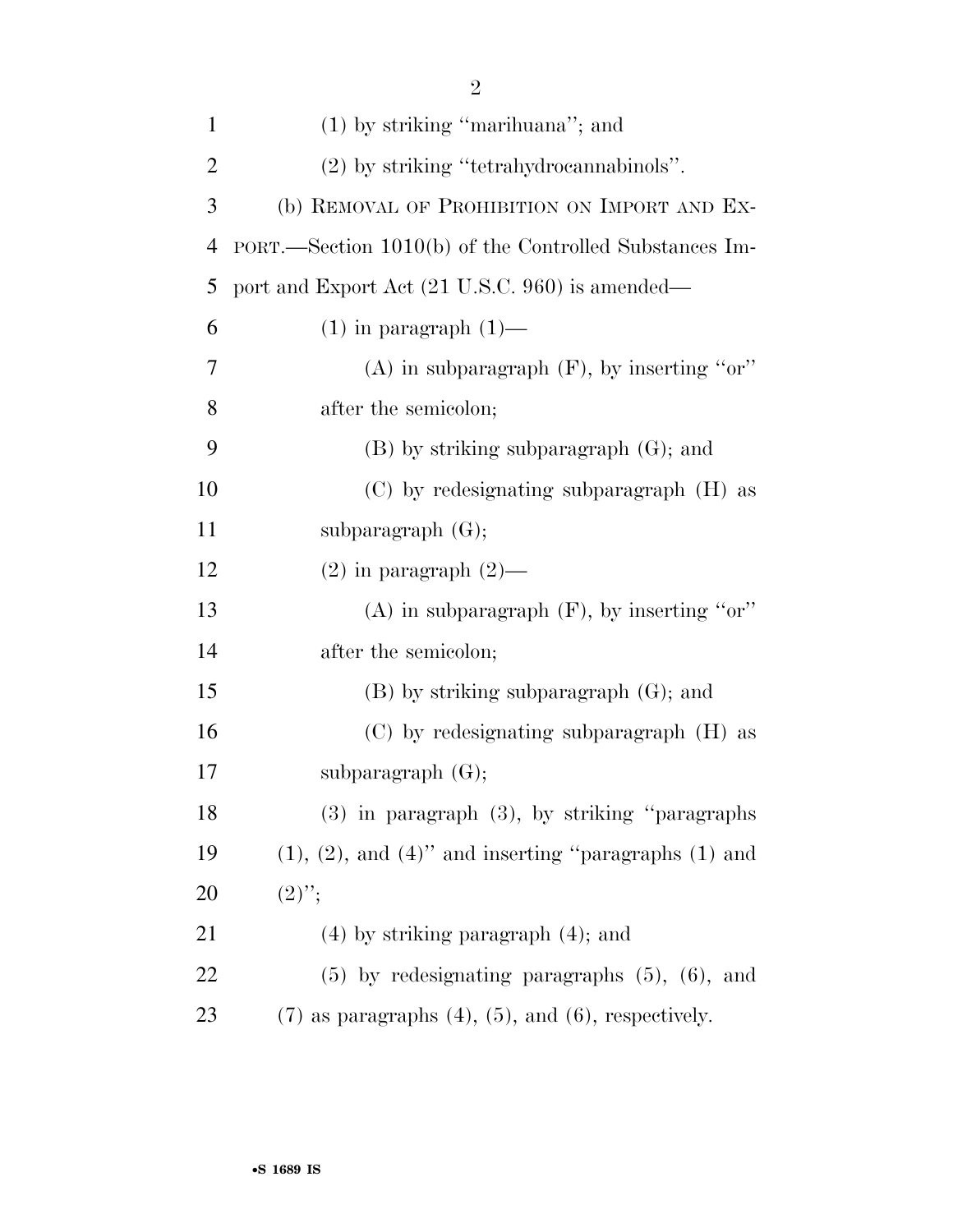| $\mathbf{1}$   | (c) CONFORMING AMENDMENTS TO CONTROLLED                 |
|----------------|---------------------------------------------------------|
| 2              | SUBSTANCES ACT.—The Controlled Substances Act (21)      |
| 3              | U.S.C. $801$ et seq.) is amended—                       |
| $\overline{4}$ | $(1)$ in section 102(44) (21 U.S.C. 802(44)), by        |
| 5              | striking "marihuana,";                                  |
| 6              | $(2)$ in section 401(b) $(21 \text{ U.S.C. } 841(b))$ — |
| 7              | $(A)$ in paragraph $(1)$ —                              |
| 8              | $(i)$ in subparagraph $(A)$ —                           |
| 9              | $(I)$ in clause $(vi)$ , by inserting                   |
| 10             | "or" after the semicolon;                               |
| 11             | $(II)$ by striking $(vii)$ ; and                        |
| 12             | (III) by redesignating clause                           |
| 13             | (viii) as clause (vii);                                 |
| 14             | (ii) in subparagraph $(B)$ —                            |
| 15             | (I) by striking clause (vii); and                       |
| 16             | (II) by redesignating clause (viii)                     |
| 17             | as clause (vii);                                        |
| 18             | (iii) in subparagraph $(C)$ , in the first              |
| 19             | sentence, by striking "subparagraphs (A),               |
| 20             | $(B)$ , and $(D)$ " and inserting "subpara-             |
| 21             | graphs $(A)$ and $(B)$ ";                               |
| 22             | $(iv)$ by striking subparagraph $(D)$ ;                 |
| 23             | $(v)$ by redesignating subparagraph $(E)$               |
| 24             | as subparagraph $(D)$ ; and                             |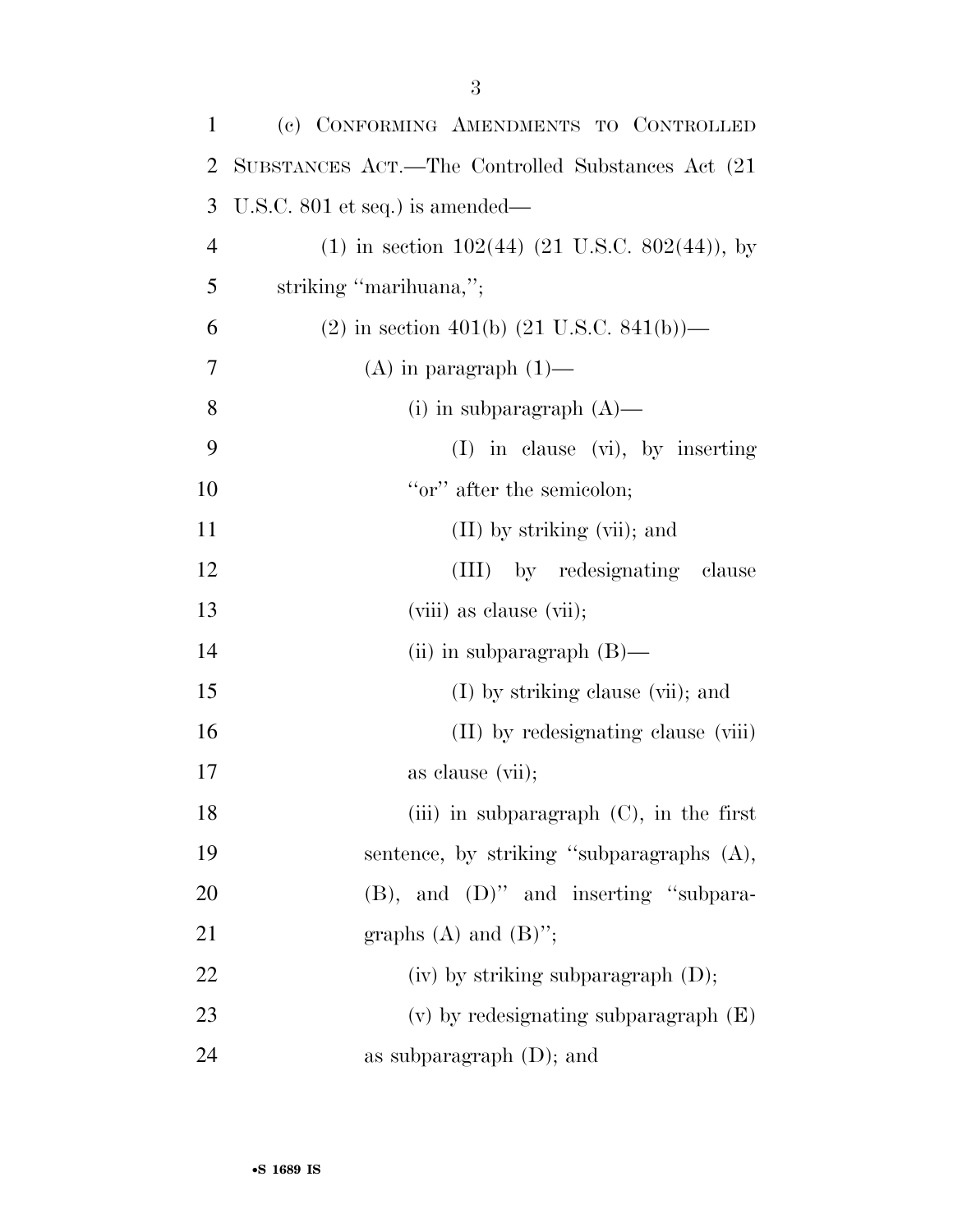| $\mathbf{1}$   | (vi) in subparagraph $(D)(i)$ , as so re-                   |
|----------------|-------------------------------------------------------------|
| $\overline{2}$ | designated, by striking "subparagraphs $(C)$                |
| 3              | and (D)" and inserting "subparagraph                        |
| $\overline{4}$ | $(C)$ ";                                                    |
| 5              | $(B)$ by striking paragraph $(4)$ ; and                     |
| 6              | $(C)$ by redesignating paragraphs $(5)$ , $(6)$ ,           |
| 7              | and $(7)$ as paragraphs $(4)$ , $(5)$ , and $(6)$ , respec- |
| 8              | tively;                                                     |
| 9              | in section $402(e)(2)(B)$ (21 U.S.C.<br>(3)                 |
| 10             | $842(e)(2)(B)$ , by striking ", marihuana,";                |
| 11             | (4) in section $403(d)(1)$ (21 U.S.C. 843(d)(1)),           |
| 12             | by striking ", marihuana,";                                 |
| 13             | $(5)$ in section 418(a) $(21 \text{ U.S.C. } 859(a))$ , by  |
| 14             | striking the last sentence;                                 |
| 15             | (6) in section 419(a) $(21 \text{ U.S.C. } 860(a))$ , by    |
| 16             | striking the last sentence;                                 |
| 17             | $(7)$ in section 422(d) (21 U.S.C. 863(d))—                 |
| 18             | $(A)$ in the matter preceding paragraph $(1)$ ,             |
| 19             | by striking "marijuana,"; and                               |
| 20             | $(B)$ in paragraph $(5)$ , by striking ", such              |
| 21             | as a marihuana eigarette,"; and                             |
| 22             | $(8)$ in section 516(d) $(21 \text{ U.S.C. } 886(d))$ , by  |
| 23             | striking "section $401(b)(6)$ " each place the term ap-     |
| 24             | pears and inserting "section $401(b)(5)$ ".                 |
| 25             | (d) OTHER CONFORMING AMENDMENTS.-                           |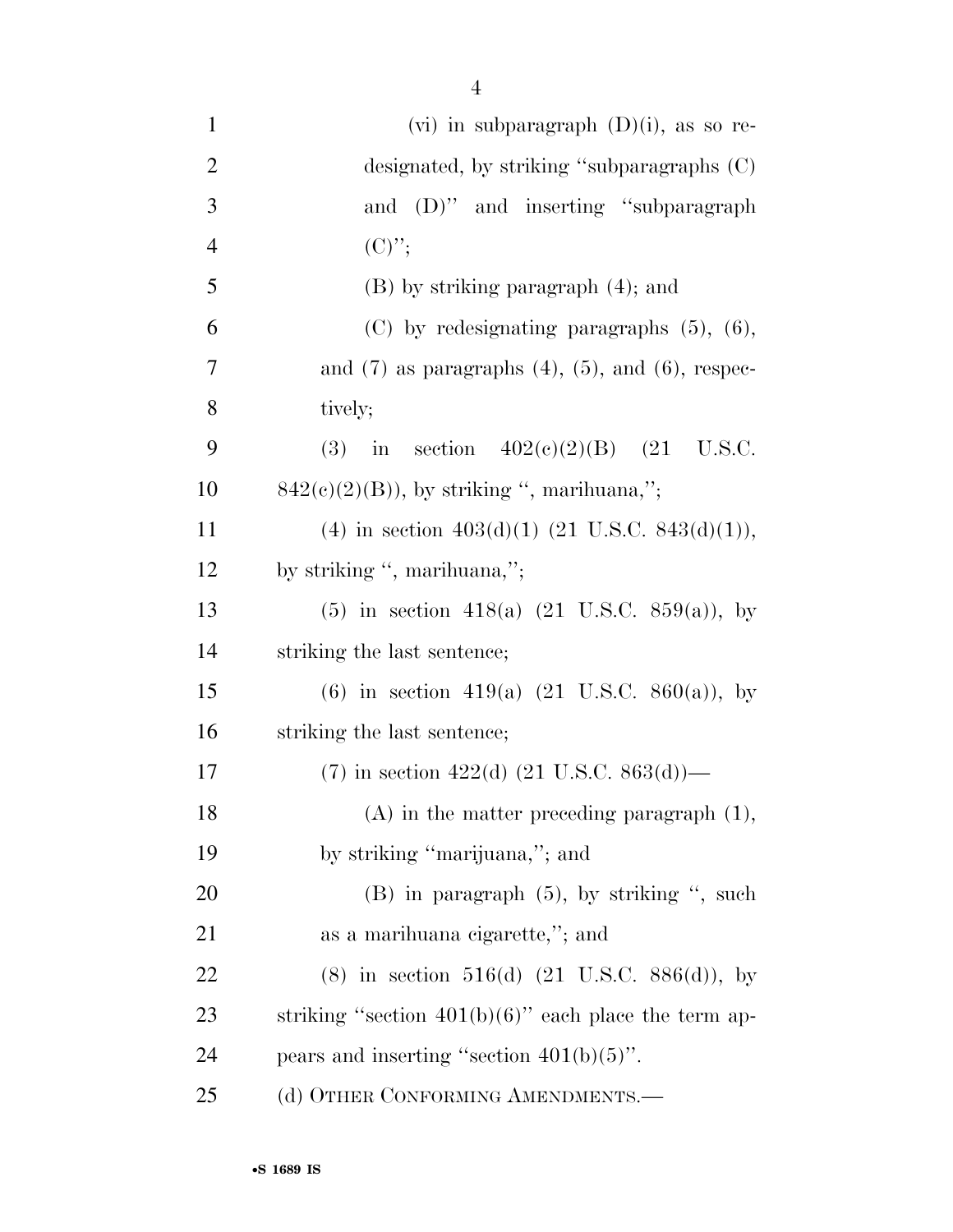| $\mathbf{1}$   | (1) NATIONAL FOREST SYSTEM DRUG CONTROL              |
|----------------|------------------------------------------------------|
| $\overline{2}$ | ACT OF 1986.—The National Forest System Drug         |
| 3              | Control Act of $1986$ (16 U.S.C. 559b et seq.) is    |
| $\overline{4}$ | amended—                                             |
| 5              | (A) in section $15002(a)$ (16 U.S.C.                 |
| 6              | $559b(a)$ ) by striking "marijuana and other";       |
| $\overline{7}$ | (B) in section $15003(2)$ (16 U.S.C.                 |
| 8              | $559e(2)$ ) by striking "marijuana and other";       |
| 9              | and                                                  |
| 10             | (C) in section $15004(2)$ (16 U.S.C.                 |
| 11             | $559d(2)$ ) by striking "marijuana and other".       |
| 12             | (2) INTERCEPTION OF COMMUNICATIONS.—Sec-             |
| 13             | tion 2516 of title 18, United States Code, is amend- |
| 14             | $ed$ —                                               |
| 15             | $(A)$ in subsection $(1)(e)$ , by striking "mari-    |
| 16             | huana,"; and                                         |
| 17             | (B) in subsection (2) by striking "mari-             |
| 18             | huana,".                                             |
| 19             | SEC. 3. INELIGIBILITY FOR CERTAIN FUNDS.             |
| 20             | (a) DEFINITIONS.—In this section—                    |
| 21             | (1) the term "covered State" means a State           |
| 22             | that has not enacted a statute legalizing marijuana  |
| 23             | in the State;                                        |
| 24             | (2) the term "disproportionate arrest rate"          |
| 25             | means-                                               |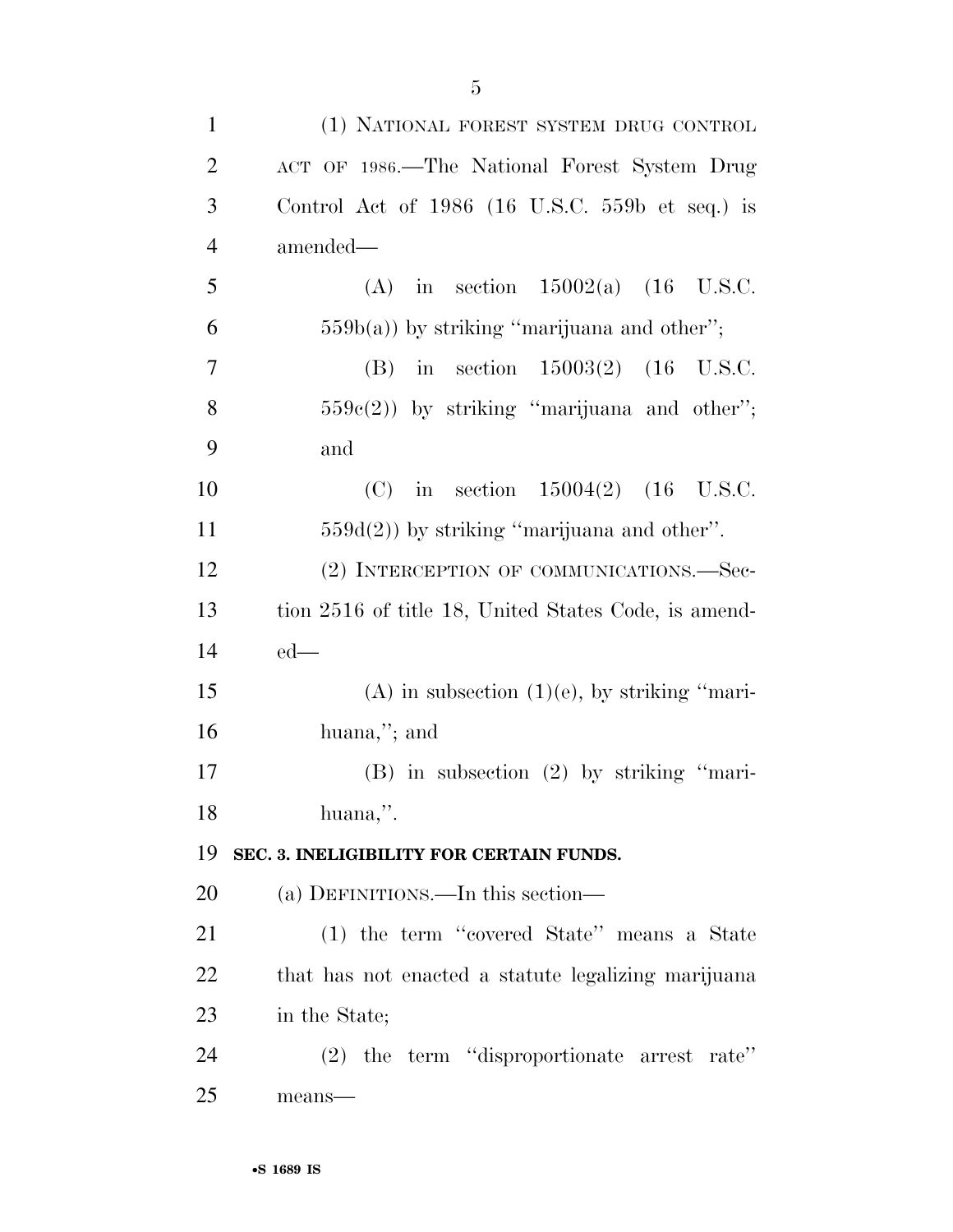(A) the percentage of minority individuals arrested for a marijuana related offense in a State is higher than the percentage of the non- minority individual population of the State, as determined by the most recent census data; or (B) the percentage of low-income individ- uals arrested for a marijuana offense in a State is higher than the percentage of the population of the State that are not low-income individ- uals, as determined by the most recent census data; (3) the term ''disproportionate incarceration rate'' means the percentage of minority individuals incarcerated for a marijuana related offense in a State is higher than the percentage of the non-mi- nority individual population of the State, as deter-17 mined by the most recent census data; (4) the term ''low-income individual'' means an individual whose taxable income (as defined in sec- tion 63 of the Internal Revenue Code of 1986) is equal to or below the maximum dollar amount for the 15 percent rate bracket applicable to the indi- vidual under section 1 of the Internal Revenue Code of 1986;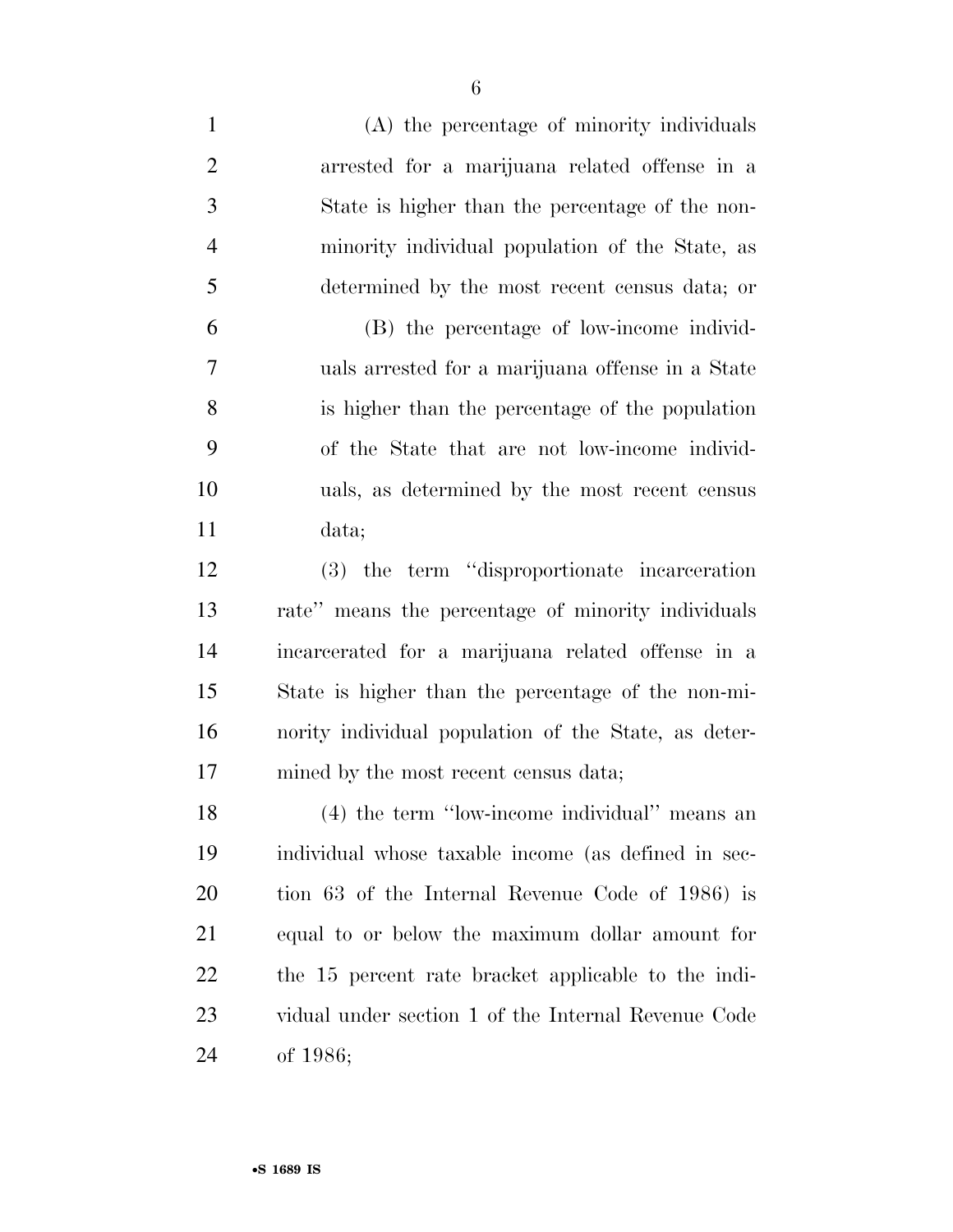| $\mathbf{1}$   | (5) the term "marijuana" has the meaning              |
|----------------|-------------------------------------------------------|
| $\overline{2}$ | given the term "marihuana" in section 102 of the      |
| 3              | Controlled Substances Act (21 U.S.C. 802); and        |
| $\overline{4}$ | $(6)$ the term "minority individual" means an in-     |
| 5              | dividual who is a member of a racial or ethnic mi-    |
| 6              | nority group.                                         |
| 7              | (b) INELIGIBILITY FOR CERTAIN FUNDS.—                 |
| 8              | (1) IN GENERAL.—For any fiscal year begin-            |
| 9              | ning after the date of enactment of this Act in which |
| 10             | the Attorney General, acting through the Director of  |
| 11             | the Bureau of Justice Assistance, determines that a   |
| 12             | covered State has a disproportionate arrest rate or   |
| 13             | a disproportionate incarceration rate for marijuana   |
| 14             | offenses, the covered State—                          |
| 15             | (A) shall not be eligible to receive any Fed-         |
| 16             | eral funds for the construction or staffing of a      |
| 17             | prison or jail; and                                   |
| 18             | (B) shall be subject to not more than a 10-           |
| 19             | percent reduction of the funds that would oth-        |
| <b>20</b>      | erwise be allocated for that fiscal year to the       |
| 21             | covered State under subpart 1 of part E of title      |
| 22             | I of the Omnibus Crime Control and Safe               |
| 23             | Streets Act of 1968 (42 U.S.C. 3750 et seq.),         |
| 24             | whether characterized as the Edward Byrne             |
| 25             | Memorial State and Local Law Enforcement              |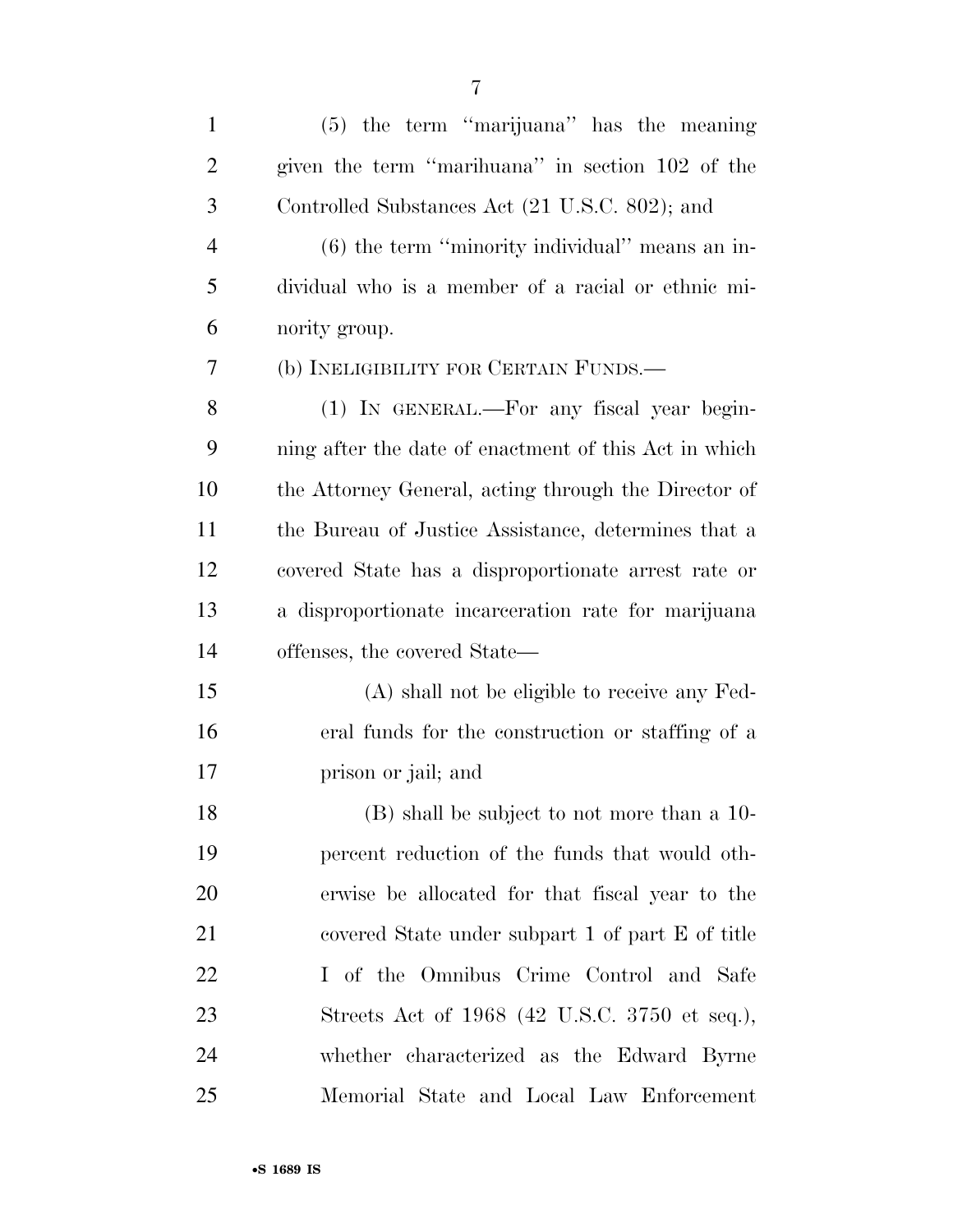Assistance Programs, the Local Government Law Enforcement Block Grants Program, the Edward Byrne Memorial Justice Assistance Grant Program, or otherwise.

 (2) FUNDS FOR CERTAIN PROGRAMMING.—For 6 purposes of paragraph  $(1)(A)$ , Federal funds for the construction or staffing of a prison or jail shall not include Federal funds used by a prison or jail to carry out recidivism reduction programming or drug addiction treatment.

 (3) REALLOCATION.—Any amounts not award- ed to a covered State because of a determination under paragraph (1) shall be deposited in the Com- munity Reinvestment Fund established under section 4.

 (c) EXPUNGEMENT OF MARIJUANA OFFENSE CON- VICTIONS.—Each Federal court shall issue an order expunging each conviction for a marijuana use or posses- sion offense entered by the court before the date of enact-ment of this Act.

21 (d) SENTENCING REVIEW.—

22 (1) IN GENERAL.—For any individual who was sentenced to a term of imprisonment for a Federal criminal offense involving marijuana before the date of enactment of this Act and is still serving such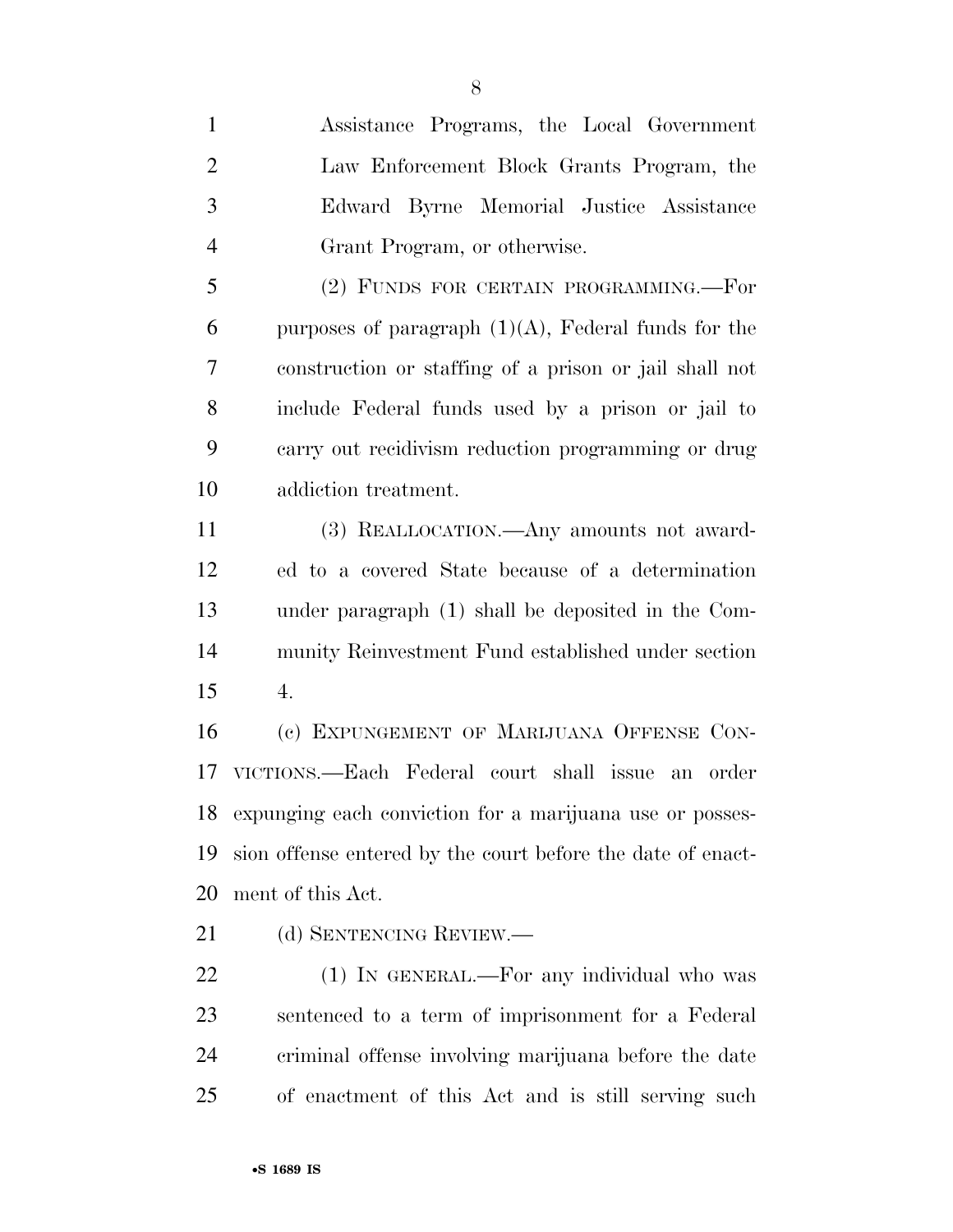term of imprisonment, the court that imposed the sentence, shall, on motion of the individual, the Di- rector of the Bureau of Prisons, the attorney for the Government, or the court, conduct a sentencing hearing.

 (2) POTENTIAL REDUCED RESENTENCING.— After a sentencing hearing under paragraph (1), a court may impose a sentence on the individual as if this Act, and the amendments made by this Act, were in effect at the time the offense was committed. (e) RIGHT OF ACTION.—

 (1) IN GENERAL.—An individual who is ag- grieved by a disproportionate arrest rate or a dis- proportionate incarceration rate of a State may bring a civil action in an appropriate district court of the United States.

 (2) RELIEF.—In a civil action brought under this subsection in which the plaintiff prevails, the court shall—

 (A) grant all necessary equitable and legal 21 relief, including declaratory relief; and

 (B) issue an order requiring the Attorney General, acting through the Director of the Bu-reau of Justice Assistance, to—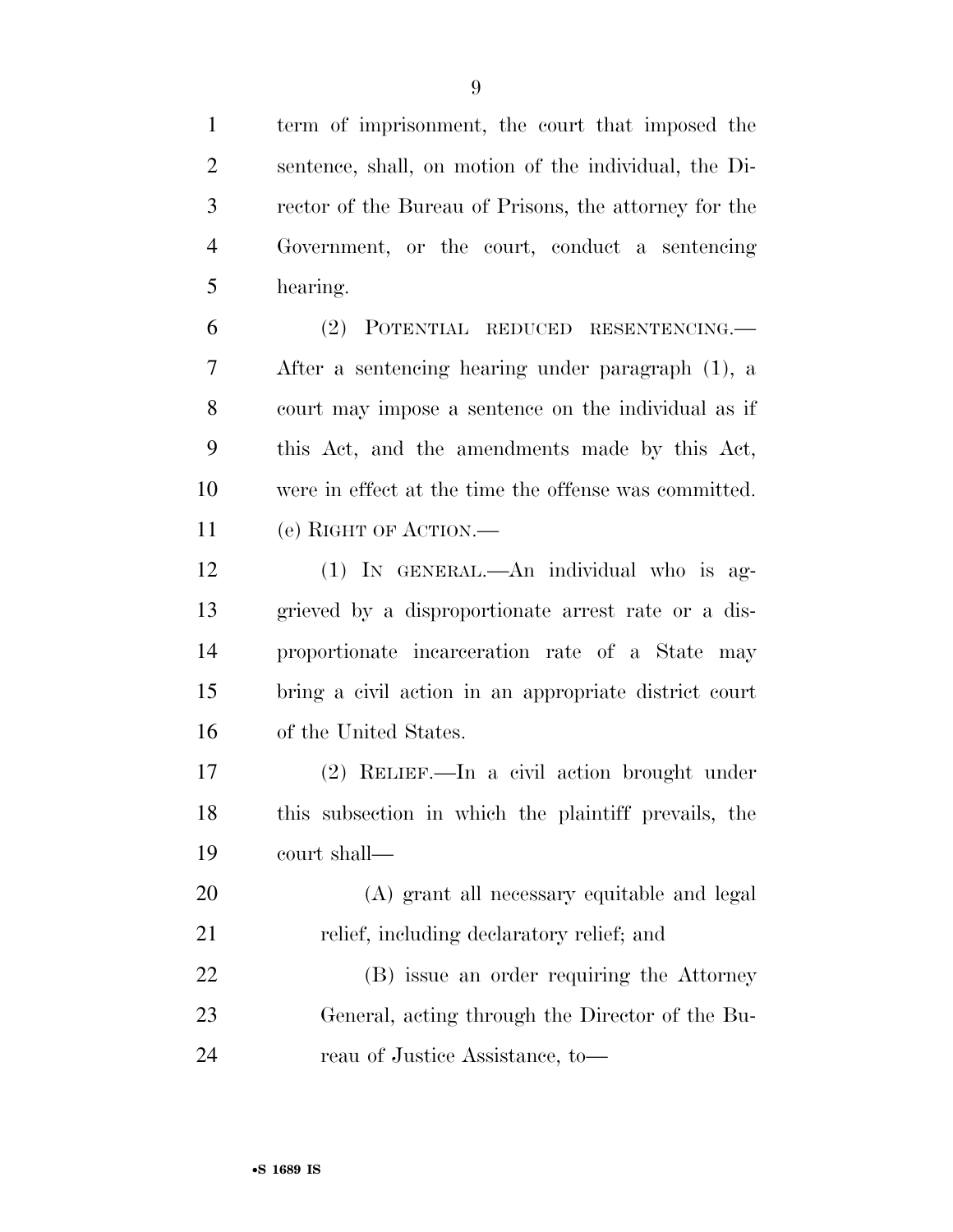(i) declare the State to be ineligible to 2 receive any Federal funds for the construc- tion or staffing of a prison or jail in ac-4 cordance with subsection  $(b)(1)(A)$ ; and (ii) reduce grant funding of the State 6 in accordance with subsection  $(b)(1)(B)$ . **SEC. 4. COMMUNITY REINVESTMENT FUND.**  (a) ESTABLISHMENT.—There is established in the Treasury of the United States a fund, to be known as the ''Community Reinvestment Fund'' (referred to in this sec- tion as the ''Fund''). (b) DEPOSITS.—The Fund shall consist of— (1) any amounts not awarded to a covered State because of a determination under section  $15 \t3(b)(1);$  and (2) any amounts otherwise appropriated to the Fund. (c) USE OF FUND AMOUNTS.—Amounts in the Fund shall be available to the Secretary of Housing and Urban Development to establish a grant program to reinvest in communities most affected by the war on drugs, which shall include providing grants to impacted communities for programs such as—

(1) job training;

(2) reentry services;